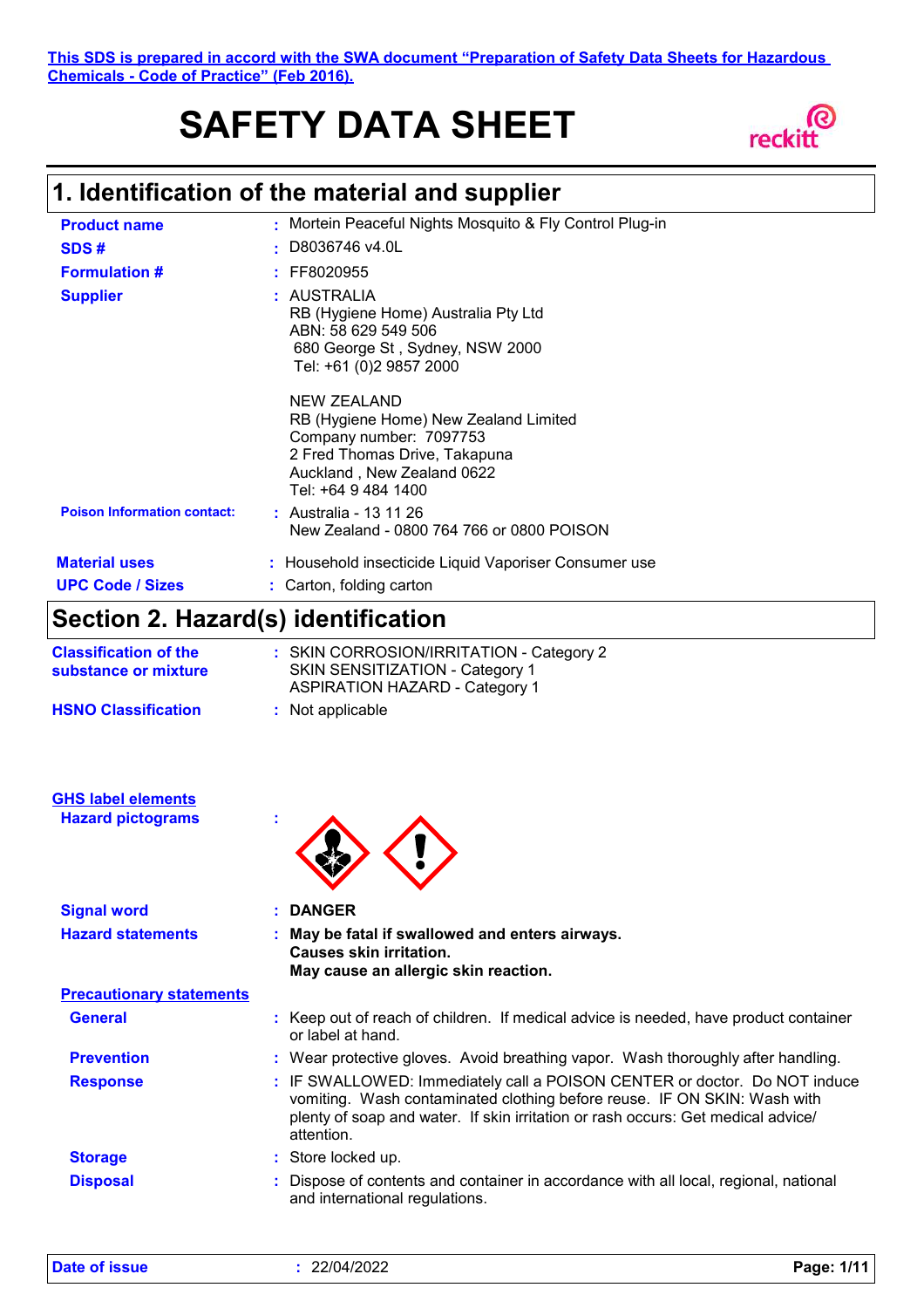### **Section 2. Hazard(s) identification**

**Supplemental label elements**

**:** Not applicable.

**Other hazards which do not :** None known. **result in classification**

### **Section 3. Composition and ingredient information**

**Substance/mixture :** Mixture

| <b>Ingredient name</b>                       | $%$ (w/w)       | <b>CAS number</b> |
|----------------------------------------------|-----------------|-------------------|
| Distillates (petroleum), hydrotreated light  | l≥30 - ≤60      | 64742-47-8        |
| Distillates (petroleum), hydrotreated middle | $\geq 30 - 60$  | 64742-46-7        |
| Transfluthrin                                | $\geq 10 - 530$ | 118712-89-3       |

 **Other Non-hazardous ingredients to 100%**

**There are no additional ingredients present which, within the current knowledge of the supplier and in the concentrations applicable, are classified and hence require reporting in this section.**

**Occupational exposure limits, if available, are listed in Section 8.**

#### **Section 4. First aid measures**

#### **Description of necessary first aid measures**

| <u>реэсприон ог несеээагү тнэг агч тнеаэигеэ</u> |                                                                                                                                                                                                                                                                                                                                                                                                                                                                                                                                                                                                                                                                                                                                                         |
|--------------------------------------------------|---------------------------------------------------------------------------------------------------------------------------------------------------------------------------------------------------------------------------------------------------------------------------------------------------------------------------------------------------------------------------------------------------------------------------------------------------------------------------------------------------------------------------------------------------------------------------------------------------------------------------------------------------------------------------------------------------------------------------------------------------------|
| Eye contact                                      | : Immediately flush eyes with plenty of water, occasionally lifting the upper and lower<br>eyelids. Check for and remove any contact lenses. Continue to rinse for at least 10<br>minutes. Get medical attention.                                                                                                                                                                                                                                                                                                                                                                                                                                                                                                                                       |
| <b>Inhalation</b>                                | : Remove victim to fresh air and keep at rest in a position comfortable for breathing.<br>If not breathing, if breathing is irregular or if respiratory arrest occurs, provide<br>artificial respiration or oxygen by trained personnel. It may be dangerous to the<br>person providing aid to give mouth-to-mouth resuscitation. Get medical attention if<br>adverse health effects persist or are severe. If unconscious, place in recovery<br>position and get medical attention immediately. Maintain an open airway. Loosen<br>tight clothing such as a collar, tie, belt or waistband.                                                                                                                                                            |
| <b>Skin contact</b>                              | : Wash with plenty of soap and water. Remove contaminated clothing and shoes.<br>Wash contaminated clothing thoroughly with water before removing it, or wear<br>gloves. Continue to rinse for at least 10 minutes. Get medical attention. In the<br>event of any complaints or symptoms, avoid further exposure. Wash clothing<br>before reuse. Clean shoes thoroughly before reuse.                                                                                                                                                                                                                                                                                                                                                                   |
| <b>Ingestion</b>                                 | : Get medical attention immediately. Call a poison center or physician. Wash out<br>mouth with water. Remove dentures if any. If material has been swallowed and the<br>exposed person is conscious, give small quantities of water to drink. Stop if the<br>exposed person feels sick as vomiting may be dangerous. Aspiration hazard if<br>swallowed. Can enter lungs and cause damage. Do not induce vomiting. If<br>vomiting occurs, the head should be kept low so that vomit does not enter the lungs.<br>Never give anything by mouth to an unconscious person. If unconscious, place in<br>recovery position and get medical attention immediately. Maintain an open airway.<br>Loosen tight clothing such as a collar, tie, belt or waistband. |

#### **Most important symptoms/effects, acute and delayed**

| <b>Potential acute health effects</b> |                                                                |
|---------------------------------------|----------------------------------------------------------------|
| <b>Eye contact</b>                    | : No known significant effects or critical hazards.            |
| <b>Inhalation</b>                     | : No known significant effects or critical hazards.            |
| <b>Skin contact</b>                   | : Causes skin irritation. May cause an allergic skin reaction. |
| <b>Ingestion</b>                      | : May be fatal if swallowed and enters airways.                |
|                                       |                                                                |

**Date of issue :** 22/04/2022 **Page: 2/11**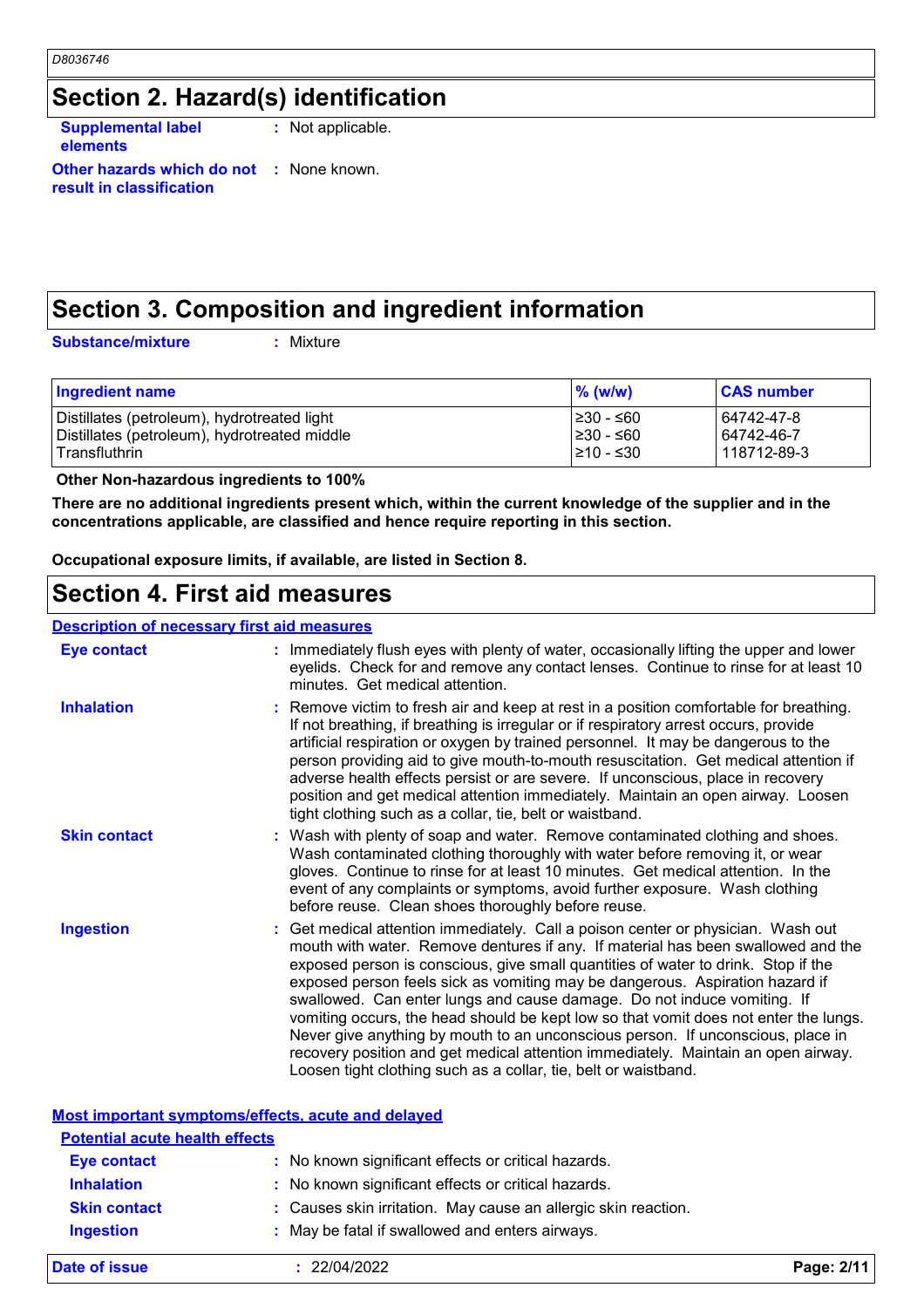### **Section 4. First aid measures**

| <b>Over-exposure signs/symptoms</b> |                                                                                                                                                                                                                                                                          |  |
|-------------------------------------|--------------------------------------------------------------------------------------------------------------------------------------------------------------------------------------------------------------------------------------------------------------------------|--|
| <b>Eye contact</b>                  | : Adverse symptoms may include the following:<br>pain or irritation<br>watering<br>redness                                                                                                                                                                               |  |
| <b>Inhalation</b>                   | : No specific data.                                                                                                                                                                                                                                                      |  |
| <b>Skin contact</b>                 | : Adverse symptoms may include the following:<br><i>irritation</i><br>redness                                                                                                                                                                                            |  |
| <b>Ingestion</b>                    | : Adverse symptoms may include the following:<br>nausea or vomiting                                                                                                                                                                                                      |  |
|                                     | <u>Indication of immediate medical attention and special treatment needed, if necessary</u>                                                                                                                                                                              |  |
| <b>Notes to physician</b>           | : Treat symptomatically. Contact poison treatment specialist immediately if large<br>quantities have been ingested or inhaled.                                                                                                                                           |  |
| <b>Specific treatments</b>          | : No specific treatment.                                                                                                                                                                                                                                                 |  |
| <b>Protection of first-aiders</b>   | : No action shall be taken involving any personal risk or without suitable training. It<br>may be dangerous to the person providing aid to give mouth-to-mouth resuscitation.<br>Wash contaminated clothing thoroughly with water before removing it, or wear<br>gloves. |  |

**See toxicological information (Section 11)**

#### **Section 5. Fire-fighting measures** Promptly isolate the scene by removing all persons from the vicinity of the incident if **:** there is a fire. No action shall be taken involving any personal risk or without suitable training. **Hazardous thermal decomposition products Specific hazards arising from the chemical** Decomposition products may include the following materials: **:** carbon dioxide carbon monoxide halogenated compounds Fire water contaminated with this material must be contained and prevented from **:** being discharged to any waterway, sewer or drain. Fire-fighters should wear appropriate protective equipment and self-contained **:** breathing apparatus (SCBA) with a full face-piece operated in positive pressure mode. **Special protective actions for fire-fighters** Use an extinguishing agent suitable for the surrounding fire. **: Extinguishing media :** None known. **Suitable extinguishing media Unsuitable extinguishing media Special protective actions for fire-fighters**

### **Section 6. Accidental release measures**

**Date of issue** 

**Personal precautions, protective equipment and emergency procedures :** No action shall be taken involving any personal risk or without suitable training. **For non-emergency** 

| <b>FOR HOLL-BILLERGETICY</b><br>personnel | $\therefore$ two action shall be taken involving any personal risk or without suitable training.<br>Evacuate surrounding areas. Keep unnecessary and unprotected personnel from<br>entering. Do not touch or walk through spilled material. Avoid breathing vapor or<br>mist. Provide adequate ventilation. Wear appropriate respirator when ventilation is<br>inadequate. Put on appropriate personal protective equipment. |
|-------------------------------------------|------------------------------------------------------------------------------------------------------------------------------------------------------------------------------------------------------------------------------------------------------------------------------------------------------------------------------------------------------------------------------------------------------------------------------|
| <b>For emergency responders :</b>         | If specialized clothing is required to deal with the spillage, take note of any<br>information in Section 8 on suitable and unsuitable materials. See also the<br>information in "For non-emergency personnel".                                                                                                                                                                                                              |

| 22/04/2022<br>Page: 3/11 |  |
|--------------------------|--|
|--------------------------|--|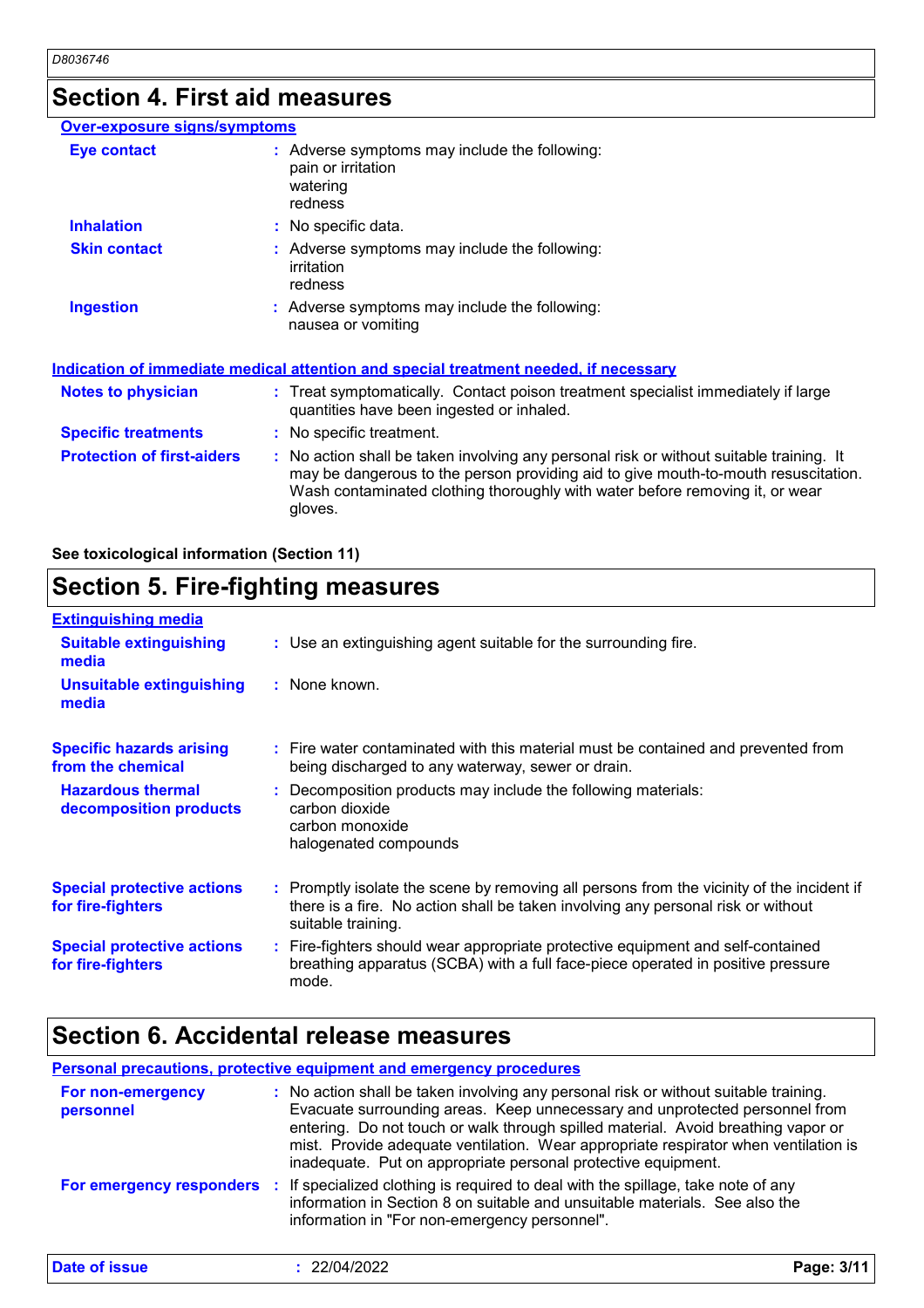### **Section 6. Accidental release measures**

| <b>Environmental precautions</b>                             | : Avoid dispersal of spilled material and runoff and contact with soil, waterways,<br>drains and sewers. Inform the relevant authorities if the product has caused<br>environmental pollution (sewers, waterways, soil or air). Water polluting material.<br>May be harmful to the environment if released in large quantities.                                                                                                                                                                                                                                                                                                                                                       |
|--------------------------------------------------------------|---------------------------------------------------------------------------------------------------------------------------------------------------------------------------------------------------------------------------------------------------------------------------------------------------------------------------------------------------------------------------------------------------------------------------------------------------------------------------------------------------------------------------------------------------------------------------------------------------------------------------------------------------------------------------------------|
| <b>Methods and materials for containment and cleaning up</b> |                                                                                                                                                                                                                                                                                                                                                                                                                                                                                                                                                                                                                                                                                       |
| <b>Small spill</b>                                           | : Stop leak if without risk. Move containers from spill area. Dilute with water and mop<br>up if water-soluble. Alternatively, or if water-insoluble, absorb with an inert dry<br>material and place in an appropriate waste disposal container. Dispose of via a<br>licensed waste disposal contractor.                                                                                                                                                                                                                                                                                                                                                                              |
| <b>Large spill</b>                                           | : Stop leak if without risk. Move containers from spill area. Approach release from<br>upwind. Prevent entry into sewers, water courses, basements or confined areas.<br>Wash spillages into an effluent treatment plant or proceed as follows. Contain and<br>collect spillage with non-combustible, absorbent material e.g. sand, earth,<br>vermiculite or diatomaceous earth and place in container for disposal according to<br>local regulations (see Section 13). Dispose of via a licensed waste disposal<br>contractor. Contaminated absorbent material may pose the same hazard as the<br>spilled product. Note: see Section 1 for emergency contact information and Section |

**See Section 1 for emergency contact information.**

**See Section 8 for information on appropriate personal protective equipment.**

13 for waste disposal.

**See Section 13 for additional waste treatment information.**

### **Section 7. Handling and storage**

#### **Precautions for safe handling**

| <b>Protective measures</b>                                                       | : Put on appropriate personal protective equipment (see Section 8). Persons with a<br>history of skin sensitization problems should not be employed in any process in<br>which this product is used. Do not get in eyes or on skin or clothing. Do not swallow.<br>Avoid breathing vapor or mist. Avoid release to the environment. Keep in the<br>original container or an approved alternative made from a compatible material, kept<br>tightly closed when not in use. Empty containers retain product residue and can be<br>hazardous. Do not reuse container.                                |
|----------------------------------------------------------------------------------|---------------------------------------------------------------------------------------------------------------------------------------------------------------------------------------------------------------------------------------------------------------------------------------------------------------------------------------------------------------------------------------------------------------------------------------------------------------------------------------------------------------------------------------------------------------------------------------------------|
| <b>Advice on general</b><br>occupational hygiene                                 | : Eating, drinking and smoking should be prohibited in areas where this material is<br>handled, stored and processed. Workers should wash hands and face before<br>eating, drinking and smoking. Remove contaminated clothing and protective<br>equipment before entering eating areas. See also Section 8 for additional<br>information on hygiene measures.                                                                                                                                                                                                                                     |
| <b>Conditions for safe storage,</b><br>including any<br><i>incompatibilities</i> | Store in accordance with local regulations. Store in original container protected<br>from direct sunlight in a dry, cool and well-ventilated area, away from incompatible<br>materials (see Section 10) and food and drink. Store locked up. Keep container<br>tightly closed and sealed until ready for use. Containers that have been opened<br>must be carefully resealed and kept upright to prevent leakage. Do not store in<br>unlabeled containers. Use appropriate containment to avoid environmental<br>contamination. See Section 10 for incompatible materials before handling or use. |

### **Section 8. Exposure controls and personal protection**

#### **Control parameters**

#### **Australia**

#### **Occupational exposure limits**

| Ingredient name                             | <b>Exposure limits</b>                                                                                                                    |
|---------------------------------------------|-------------------------------------------------------------------------------------------------------------------------------------------|
| Distillates (petroleum), hydrotreated light | <b>ACGIH TLV (United States, 3/2018). Absorbed through</b><br>skin.<br>TWA: 200 mg/m <sup>3</sup> , (as total hydrocarbon vapor) 8 hours. |

**Date of issue :** 22/04/2022 **Page: 4/11**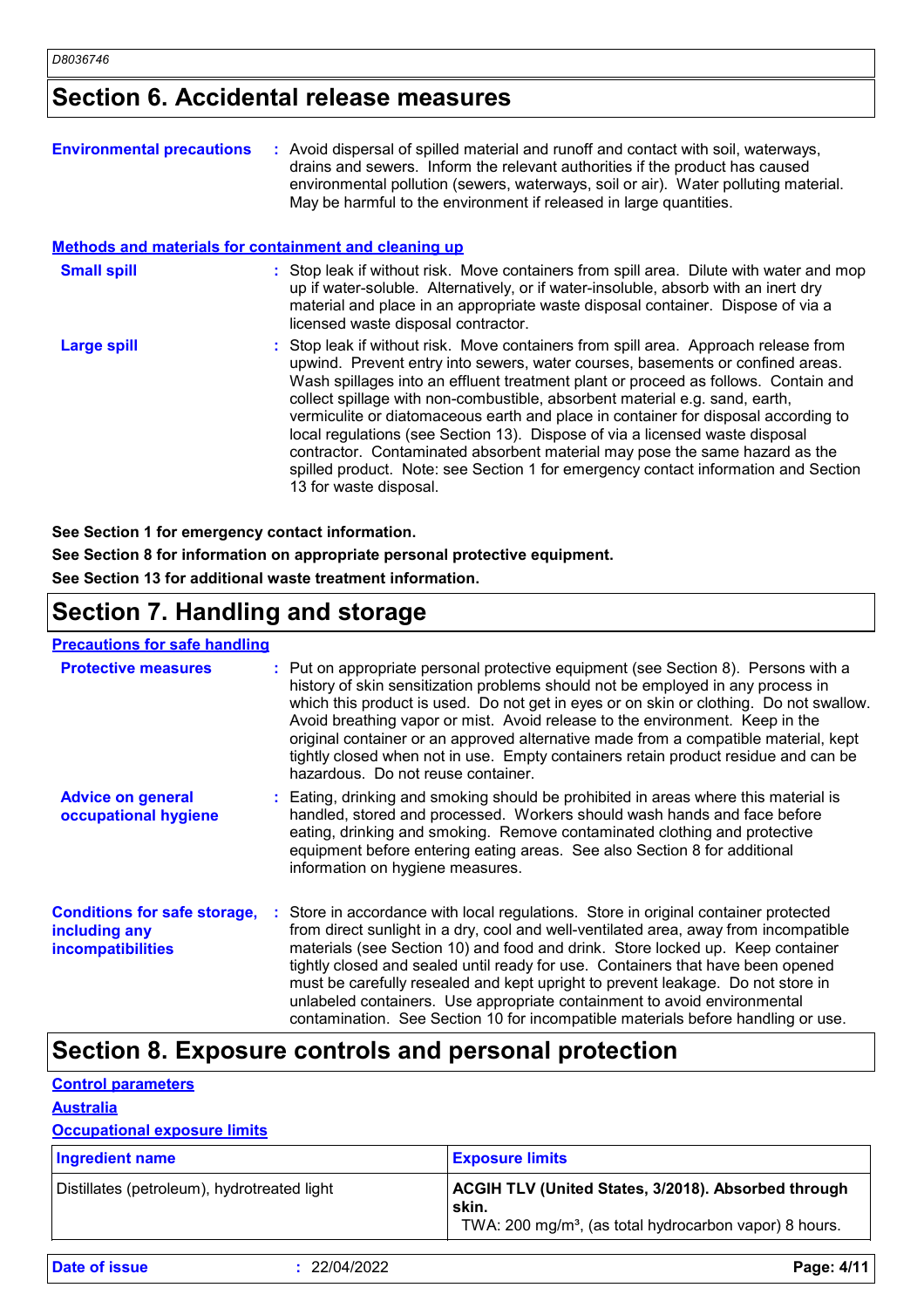### **Section 8. Exposure controls and personal protection**

#### **New Zealand**

**Occupational exposure limits : No exposure standard allocated.**

| <b>Ingredient name</b>                      | <b>Exposure limits</b>                                                                                                             |
|---------------------------------------------|------------------------------------------------------------------------------------------------------------------------------------|
| Distillates (petroleum), hydrotreated light | ACGIH TLV (United States, 3/2018). Absorbed through<br>skin.<br>TWA: 200 mg/m <sup>3</sup> , (as total hydrocarbon vapor) 8 hours. |
| 2,6-di-tert-butyl-p-cresol                  | NZ HSWA 2015 (New Zealand, 11/2019).<br>WES-TWA: 10 mg/m <sup>3</sup> 8 hours.                                                     |

| <b>Appropriate engineering</b><br><b>controls</b> | : Good general ventilation should be sufficient to control worker exposure to airborne<br>contaminants.                                                                                                                                                                                                                         |
|---------------------------------------------------|---------------------------------------------------------------------------------------------------------------------------------------------------------------------------------------------------------------------------------------------------------------------------------------------------------------------------------|
| <b>Environmental exposure</b><br><b>controls</b>  | : Emissions from ventilation or work process equipment should be checked to ensure<br>they comply with the requirements of environmental protection legislation. In some<br>cases, fume scrubbers, filters or engineering modifications to the process<br>equipment will be necessary to reduce emissions to acceptable levels. |

| <b>Individual protection measures</b> |                                                                                                                                                                                                                                                                                                                                                                                                                                                                             |
|---------------------------------------|-----------------------------------------------------------------------------------------------------------------------------------------------------------------------------------------------------------------------------------------------------------------------------------------------------------------------------------------------------------------------------------------------------------------------------------------------------------------------------|
| <b>Hygiene measures</b>               | : Wash hands, forearms and face thoroughly after handling chemical products, before<br>eating, smoking and using the lavatory and at the end of the working period.<br>Appropriate techniques should be used to remove potentially contaminated clothing.<br>Contaminated work clothing should not be allowed out of the workplace. Wash<br>contaminated clothing before reusing. Ensure that eyewash stations and safety<br>showers are close to the workstation location. |
| <b>Eye/face protection</b>            | : Safety eyewear complying with an approved standard should be used when a risk<br>assessment indicates this is necessary to avoid exposure to liquid splashes, mists,<br>gases or dusts. If contact is possible, the following protection should be worn,<br>unless the assessment indicates a higher degree of protection: chemical splash<br>goggles.                                                                                                                    |
| <b>Skin protection</b>                |                                                                                                                                                                                                                                                                                                                                                                                                                                                                             |
| <b>Hand protection</b>                | : Considering the parameters specified by the glove manufacturer, check during use<br>that the gloves are still retaining their protective properties. It should be noted that<br>the time to breakthrough for any glove material may be different for different glove<br>manufacturers. In the case of mixtures, consisting of several substances, the<br>protection time of the gloves cannot be accurately estimated.                                                    |
| <b>Body protection</b>                | : Personal protective equipment for the body should be selected based on the task<br>being performed and the risks involved and should be approved by a specialist<br>before handling this product.                                                                                                                                                                                                                                                                         |
| <b>Other skin protection</b>          | : Appropriate footwear and any additional skin protection measures should be                                                                                                                                                                                                                                                                                                                                                                                                |

Based on the hazard and potential for exposure, select a respirator that meets the appropriate standard or certification. Respirators must be used according to a **Respiratory protection :** selected based on the task being performed and the risks involved and should be approved by a specialist before handling this product.

respiratory protection program to ensure proper fitting, training, and other important aspects of use.

### **Section 9. Physical and chemical properties and safety characteristics**

The conditions of measurement of all properties are at standard temperature and pressure unless otherwise indicated.

| <b>Appearance</b>     |                                    |
|-----------------------|------------------------------------|
| <b>Physical state</b> | : Liquid.                          |
| <b>Color</b>          | : Clear. Straw. Yellow.            |
| Odor                  | : Slight hydrocarbon solvent odour |
| <b>Odor threshold</b> | $:$ Not available.                 |
|                       |                                    |

**Date of issue :** 22/04/2022 **Page: 5/11**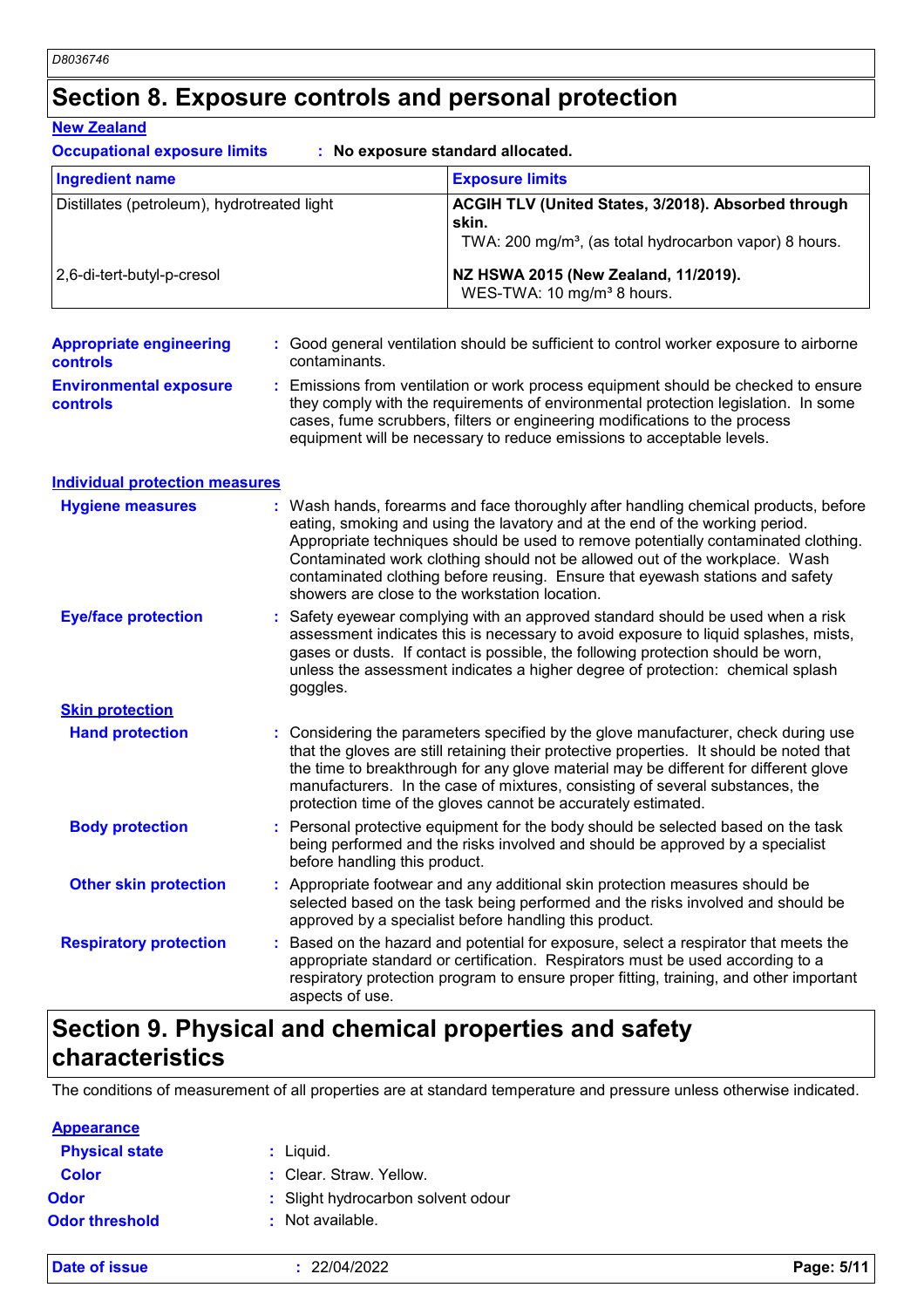### **Section 9. Physical and chemical properties and safety characteristics**

| <b>Median particle size</b><br>$\overline{1}$ $\overline{2}$ $\overline{3}$ $\overline{4}$ $\overline{1}$ $\overline{1}$ $\overline{1}$ $\overline{1}$ $\overline{1}$ $\overline{1}$ $\overline{1}$ $\overline{1}$ $\overline{1}$ $\overline{1}$ $\overline{1}$ $\overline{1}$ $\overline{1}$ $\overline{1}$ $\overline{1}$ $\overline{1}$ $\overline{1}$ $\overline{1}$ $\overline{1}$ $\overline{1}$ $\overline{$ | : Not applicable.<br>.                                            |
|---------------------------------------------------------------------------------------------------------------------------------------------------------------------------------------------------------------------------------------------------------------------------------------------------------------------------------------------------------------------------------------------------------------------|-------------------------------------------------------------------|
| <b>Particle characteristics</b>                                                                                                                                                                                                                                                                                                                                                                                     |                                                                   |
| Flow time (ISO 2431)                                                                                                                                                                                                                                                                                                                                                                                                | : Not available.                                                  |
| <b>Viscosity</b>                                                                                                                                                                                                                                                                                                                                                                                                    | : Kinematic (40°C (104°F)): <7 mm <sup>2</sup> /s (<7 cSt)        |
| <b>Decomposition temperature</b>                                                                                                                                                                                                                                                                                                                                                                                    | : Not available.                                                  |
| <b>Auto-ignition temperature</b>                                                                                                                                                                                                                                                                                                                                                                                    | : Not available.                                                  |
| <b>Partition coefficient: n-</b><br>octanol/water                                                                                                                                                                                                                                                                                                                                                                   | : Not applicable.                                                 |
| <b>Miscible with water</b>                                                                                                                                                                                                                                                                                                                                                                                          | $:$ No.                                                           |
| <b>Solubility in water</b>                                                                                                                                                                                                                                                                                                                                                                                          | : Not available.                                                  |
| <b>Solubility</b>                                                                                                                                                                                                                                                                                                                                                                                                   | : Insoluble in the following materials: cold water and hot water. |
| <b>Density</b>                                                                                                                                                                                                                                                                                                                                                                                                      | : 0.85 to 0.87 g/cm <sup>3</sup> [25°C (77°F)]                    |
| <b>Relative density</b>                                                                                                                                                                                                                                                                                                                                                                                             | : Not available.                                                  |
| <b>Relative vapor density</b>                                                                                                                                                                                                                                                                                                                                                                                       | : Not available.                                                  |
| <b>Vapor pressure</b>                                                                                                                                                                                                                                                                                                                                                                                               | : $< 0.0093$ kPa $(< 0.07$ mm Hg)                                 |
| Lower and upper explosion<br>limit/flammability limit                                                                                                                                                                                                                                                                                                                                                               | : Not available.                                                  |
| <b>Flammability</b>                                                                                                                                                                                                                                                                                                                                                                                                 | : Not available.                                                  |
| <b>Evaporation rate</b>                                                                                                                                                                                                                                                                                                                                                                                             | : Not available.                                                  |
| <b>Flash point</b>                                                                                                                                                                                                                                                                                                                                                                                                  | : Not available.                                                  |
| <b>Boiling point, initial boiling</b><br>point, and boiling range                                                                                                                                                                                                                                                                                                                                                   | : $>185^{\circ}$ C ( $>365^{\circ}$ F)                            |
| <b>Melting point/freezing point</b>                                                                                                                                                                                                                                                                                                                                                                                 | : Not available.                                                  |
| pH                                                                                                                                                                                                                                                                                                                                                                                                                  | : Not available.                                                  |

### **Section 10. Stability and reactivity**

| <b>Reactivity</b>                            | : No specific test data related to reactivity available for this product or its ingredients.              |
|----------------------------------------------|-----------------------------------------------------------------------------------------------------------|
| <b>Chemical stability</b>                    | : The product is stable.                                                                                  |
| <b>Possibility of hazardous</b><br>reactions | : Under normal conditions of storage and use, hazardous reactions will not occur.                         |
| <b>Conditions to avoid</b>                   | : No specific data.                                                                                       |
| <b>Incompatible materials</b>                | : No specific data.                                                                                       |
| <b>Hazardous decomposition</b><br>products   | : Under normal conditions of storage and use, hazardous decomposition products<br>should not be produced. |

# **Section 11. Toxicological information**

#### **Information on toxicological effects**

| <b>Acute toxicity</b> |
|-----------------------|
|-----------------------|

**Date of issue** 

| <b>Product/ingredient name</b>                           | <b>Result</b>                                                       | <b>Species</b>               | <b>Dose</b>                | <b>Exposure</b> |
|----------------------------------------------------------|---------------------------------------------------------------------|------------------------------|----------------------------|-----------------|
| Transfluthrin                                            | LD50 Dermal<br>LD50 Oral                                            | Rat<br>Rat - Male,<br>Female | >5000 mg/kg<br>>5000 mg/kg | -               |
| <b>Conclusion/Summary</b><br><b>Irritation/Corrosion</b> | : Based on available data, the classification criteria are not met. |                              |                            |                 |

| : 22/04/2022 | Page: 6/11 |
|--------------|------------|
|--------------|------------|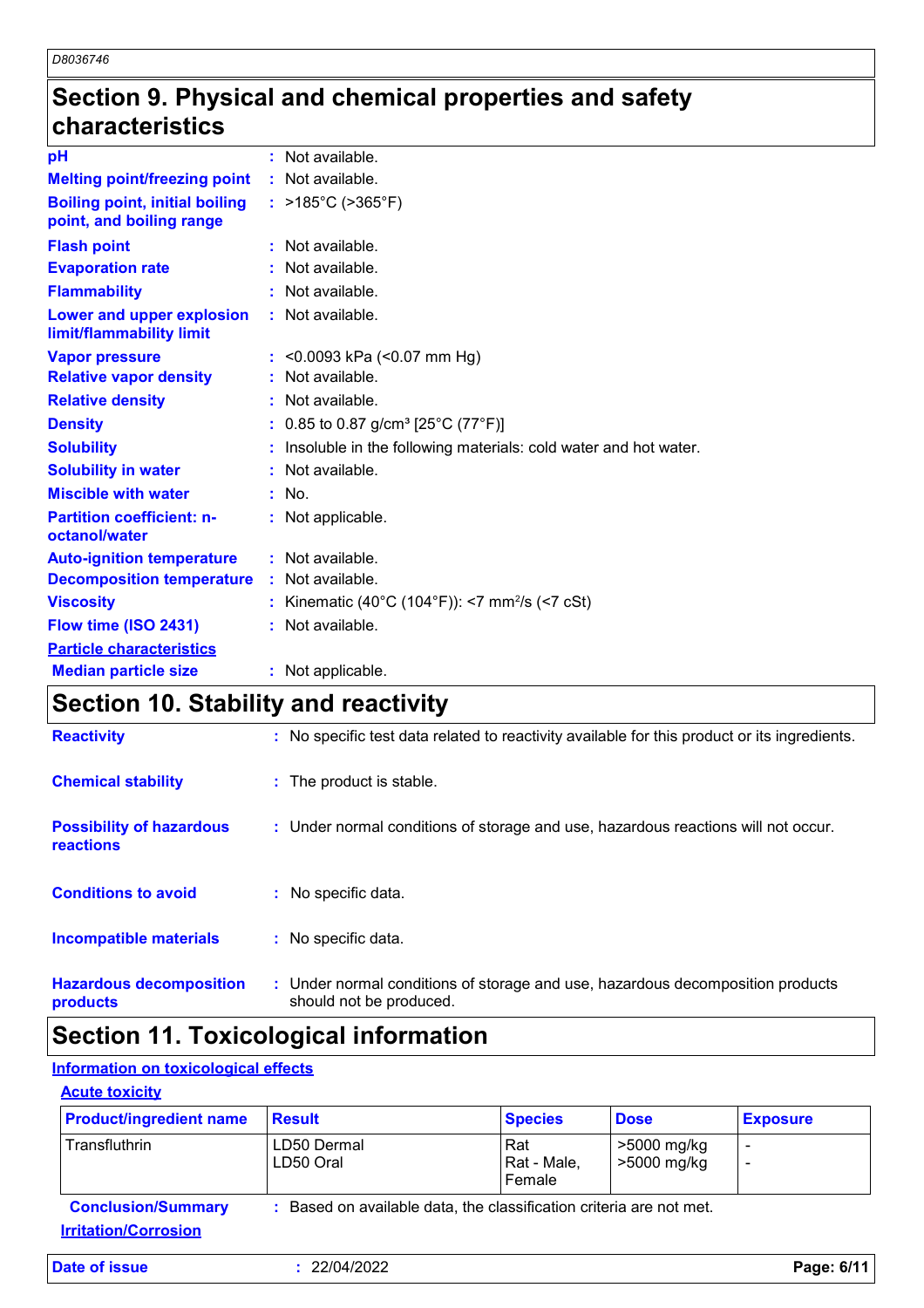# **Section 11. Toxicological information**

| <b>Product/ingredient name</b>                                                                                                             | <b>Result</b>                                                         |                     | <b>Species</b> | <b>Score</b>  | <b>Exposure</b>                                                                         | <b>Observation</b> |
|--------------------------------------------------------------------------------------------------------------------------------------------|-----------------------------------------------------------------------|---------------------|----------------|---------------|-----------------------------------------------------------------------------------------|--------------------|
| Transfluthrin                                                                                                                              | Skin - Non-irritant to skin.<br>Eyes - Non-irritating to the<br>eyes. | Rabbit<br>Rabbit    | 0<br>0         |               |                                                                                         |                    |
| <b>Conclusion/Summary</b>                                                                                                                  |                                                                       |                     |                |               |                                                                                         |                    |
| <b>Skin</b>                                                                                                                                | : Based on Calculation Method: Causes skin irritation.                |                     |                |               |                                                                                         |                    |
| <b>Eyes</b>                                                                                                                                |                                                                       |                     |                |               | Based on available data, the classification criteria are not met.                       |                    |
| <b>Respiratory</b>                                                                                                                         |                                                                       |                     |                |               | Based on available data, the classification criteria are not met.                       |                    |
| <b>Sensitization</b>                                                                                                                       |                                                                       |                     |                |               |                                                                                         |                    |
| <b>Product/ingredient name</b>                                                                                                             | <b>Route of</b><br>exposure                                           | <b>Species</b>      |                |               | <b>Result</b>                                                                           |                    |
| Mortein Peaceful Nights<br>Transfluthrin                                                                                                   | skin<br>skin                                                          | Mouse<br>Guinea pig |                |               | Sensitizing<br>Not sensitizing                                                          |                    |
| <b>Conclusion/Summary</b>                                                                                                                  |                                                                       |                     |                |               |                                                                                         |                    |
| <b>Skin</b>                                                                                                                                | of the product.                                                       |                     |                |               | : May cause sensitization by skin contact. Information is based on toxicity test result |                    |
| <b>Respiratory</b>                                                                                                                         | : Based on available data, the classification criteria are not met.   |                     |                |               |                                                                                         |                    |
| <b>Mutagenicity</b><br>Not available.                                                                                                      |                                                                       |                     |                |               |                                                                                         |                    |
| <b>Conclusion/Summary</b><br><b>Carcinogenicity</b><br>Not available.                                                                      | : Based on available data, the classification criteria are not met.   |                     |                |               |                                                                                         |                    |
|                                                                                                                                            |                                                                       |                     |                |               |                                                                                         |                    |
| <b>Conclusion/Summary</b>                                                                                                                  | : Based on available data, the classification criteria are not met.   |                     |                |               |                                                                                         |                    |
| <b>Reproductive toxicity</b><br>Not available.                                                                                             |                                                                       |                     |                |               |                                                                                         |                    |
|                                                                                                                                            |                                                                       |                     |                |               |                                                                                         |                    |
| <b>Conclusion/Summary</b>                                                                                                                  | : Based on available data, the classification criteria are not met.   |                     |                |               |                                                                                         |                    |
| <b>Teratogenicity</b>                                                                                                                      |                                                                       |                     |                |               |                                                                                         |                    |
| Not available.                                                                                                                             |                                                                       |                     |                |               |                                                                                         |                    |
| Conclusion/Summary : Based on available data, the classification criteria are not met.                                                     |                                                                       |                     |                |               |                                                                                         |                    |
| <b>Specific target organ toxicity (single exposure)</b>                                                                                    |                                                                       |                     |                |               |                                                                                         |                    |
| Not available.                                                                                                                             |                                                                       |                     |                |               |                                                                                         |                    |
| <b>Specific target organ toxicity (repeated exposure)</b><br>Not available.                                                                |                                                                       |                     |                |               |                                                                                         |                    |
| <b>Aspiration hazard</b>                                                                                                                   |                                                                       |                     |                |               |                                                                                         |                    |
| <b>Name</b>                                                                                                                                |                                                                       |                     |                | <b>Result</b> |                                                                                         |                    |
| Distillates (petroleum), hydrotreated light<br>Distillates (petroleum), hydrotreated middle                                                |                                                                       |                     |                |               | <b>ASPIRATION HAZARD - Category 1</b><br><b>ASPIRATION HAZARD - Category 1</b>          |                    |
|                                                                                                                                            | : Not available.                                                      |                     |                |               |                                                                                         |                    |
|                                                                                                                                            |                                                                       |                     |                |               |                                                                                         |                    |
|                                                                                                                                            |                                                                       |                     |                |               |                                                                                         |                    |
|                                                                                                                                            | : No known significant effects or critical hazards.                   |                     |                |               |                                                                                         |                    |
| <b>Information on the likely</b><br>routes of exposure<br><b>Potential acute health effects</b><br><b>Eye contact</b><br><b>Inhalation</b> | : No known significant effects or critical hazards.                   |                     |                |               |                                                                                         |                    |
| <b>Skin contact</b>                                                                                                                        | : Causes skin irritation. May cause an allergic skin reaction.        |                     |                |               |                                                                                         |                    |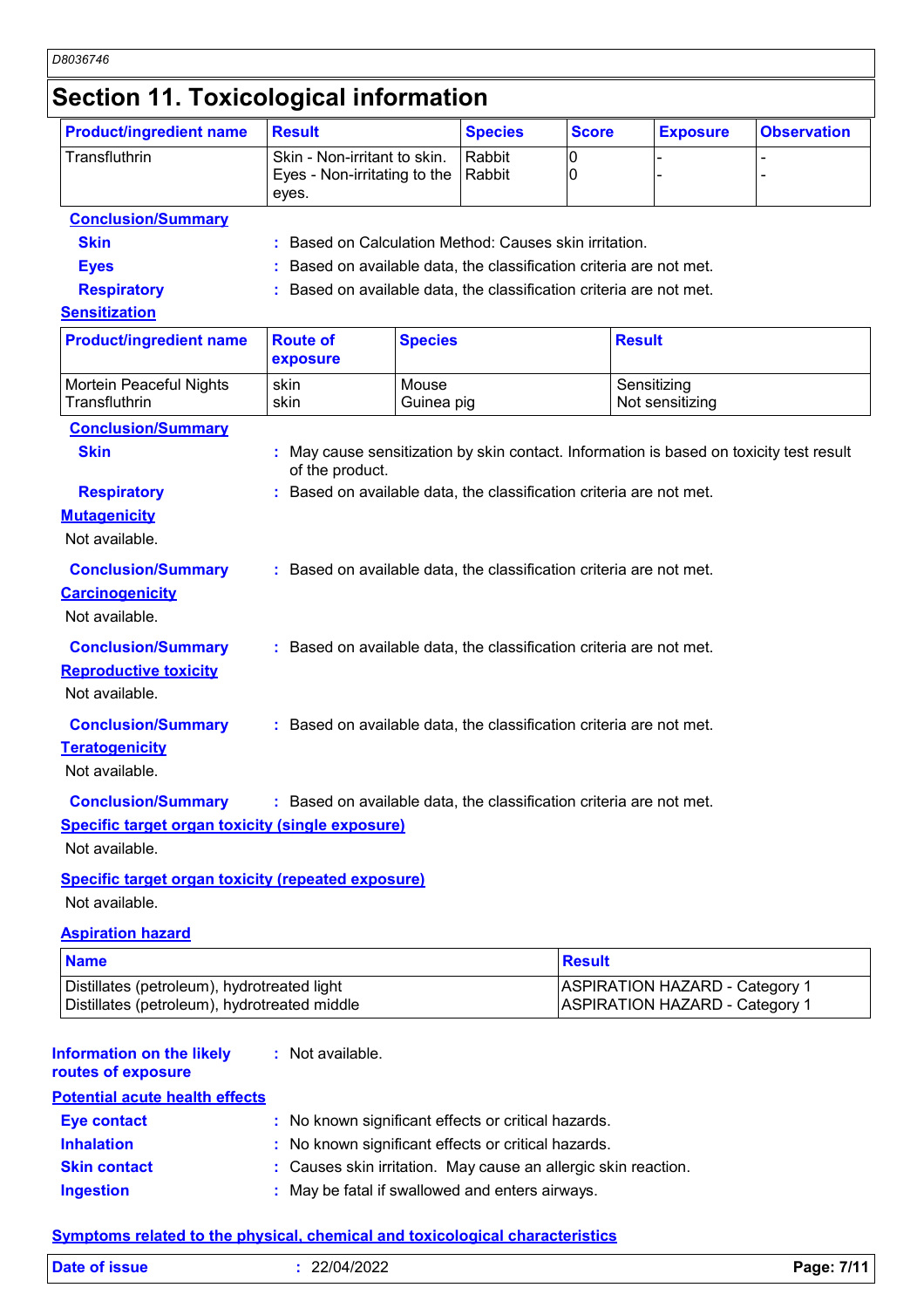# **Section 11. Toxicological information**

| <b>Eye contact</b>  | : Adverse symptoms may include the following:<br>pain or irritation<br>watering<br>redness |
|---------------------|--------------------------------------------------------------------------------------------|
| <b>Inhalation</b>   | : No specific data.                                                                        |
| <b>Skin contact</b> | : Adverse symptoms may include the following:<br>irritation<br>redness                     |
| <b>Ingestion</b>    | : Adverse symptoms may include the following:<br>nausea or vomiting                        |

|                                                   | Delayed and immediate effects and also chronic effects from short and long term exposure                 |  |
|---------------------------------------------------|----------------------------------------------------------------------------------------------------------|--|
| <b>Short term exposure</b>                        |                                                                                                          |  |
| <b>Potential immediate</b><br><b>effects</b>      | $:$ Not available.                                                                                       |  |
| <b>Potential delayed effects</b>                  | $:$ Not available.                                                                                       |  |
| <b>Long term exposure</b>                         |                                                                                                          |  |
| <b>Potential immediate</b><br><b>effects</b>      | $:$ Not available.                                                                                       |  |
| <b>Potential delayed effects : Not available.</b> |                                                                                                          |  |
| <b>Potential chronic health effects</b>           |                                                                                                          |  |
| Not available.                                    |                                                                                                          |  |
| <b>Conclusion/Summary</b>                         | : Based on available data, the classification criteria are not met.                                      |  |
| <b>General</b>                                    | : Once sensitized, a severe allergic reaction may occur when subsequently exposed<br>to very low levels. |  |
| <b>Carcinogenicity</b>                            | : No known significant effects or critical hazards.                                                      |  |
| <b>Mutagenicity</b>                               | : No known significant effects or critical hazards.                                                      |  |
| <b>Teratogenicity</b>                             | : No known significant effects or critical hazards.                                                      |  |
| <b>Developmental effects</b>                      | : No known significant effects or critical hazards.                                                      |  |
| <b>Fertility effects</b>                          | : No known significant effects or critical hazards.                                                      |  |

#### **Numerical measures of toxicity**

**Acute toxicity estimates**

Not available.

## **Section 12. Ecological information**

#### **Toxicity**

| <b>Product/ingredient name</b> | <b>Result</b>                                                               | <b>Species</b>                     | <b>Exposure</b>      |
|--------------------------------|-----------------------------------------------------------------------------|------------------------------------|----------------------|
| ∣Transfluthrin                 | Acute IC50 > 0.044 mg/l                                                     | Algae - Desmodesmus<br>subspicatus | 72 hours             |
|                                | Acute LC50 0.0012 mg/l<br>Acute LC50 0.0007 mg/l<br>Chronic NOEC 0.017 mg/l | Daphnia<br>Fish<br>Aquatic plants  | 48 hours<br>96 hours |
|                                |                                                                             |                                    |                      |

**Conclusion/Summary :** Based on available data, the classification criteria are not met.

#### **Persistence and degradability**

Not available.

#### **Bioaccumulative potential**

**Date of issue :** 22/04/2022 **Page: 8/11**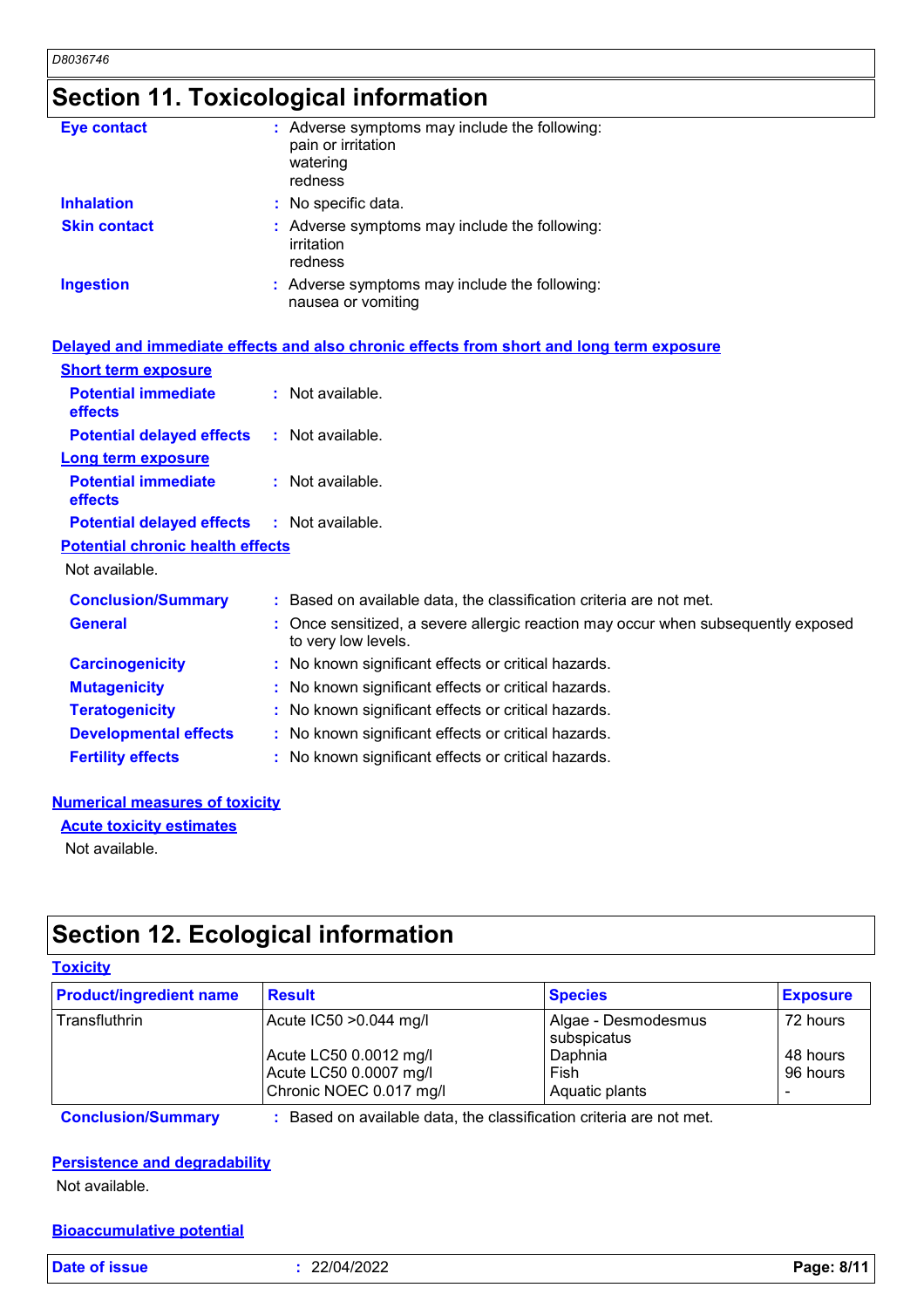| D8036746                                        |             |            |                  |  |
|-------------------------------------------------|-------------|------------|------------------|--|
| <b>Section 12. Ecological information</b>       |             |            |                  |  |
| <b>Product/ingredient name</b>                  | $LogP_{ow}$ | <b>BCF</b> | <b>Potential</b> |  |
| Distillates (petroleum),<br>hydrotreated middle | >4          |            | high             |  |
| l Transfluthrin                                 | 5.46        |            | high             |  |

#### **Mobility in soil**

| <b>Soil/water partition</b> | : Not available. |
|-----------------------------|------------------|
| <b>coefficient (Koc)</b>    |                  |

**Other adverse effects** : No known significant effects or critical hazards.

#### **Section 13. Disposal considerations**

**Disposal methods :**

The generation of waste should be avoided or minimized wherever possible. Disposal of this product, solutions and any by-products should at all times comply with the requirements of environmental protection and waste disposal legislation and any regional local authority requirements. Dispose of surplus and nonrecyclable products via a licensed waste disposal contractor. Waste should not be disposed of untreated to the sewer unless fully compliant with the requirements of all authorities with jurisdiction. Waste packaging should be recycled. Incineration or landfill should only be considered when recycling is not feasible. This material and its container must be disposed of in a safe way. Care should be taken when handling emptied containers that have not been cleaned or rinsed out. Empty containers or liners may retain some product residues. Avoid dispersal of spilled material and runoff and contact with soil, waterways, drains and sewers.

### **Section 14. Transport information**

|                                      | <b>ADG</b>                                                                                    | <b>ADR/RID</b>                                                                         | <b>IMDG</b>                                                                            | <b>IATA</b>                                                                                   |
|--------------------------------------|-----------------------------------------------------------------------------------------------|----------------------------------------------------------------------------------------|----------------------------------------------------------------------------------------|-----------------------------------------------------------------------------------------------|
| <b>UN number</b>                     | <b>UN3082</b>                                                                                 | <b>UN3082</b>                                                                          | <b>UN3082</b>                                                                          | <b>UN3082</b>                                                                                 |
| <b>UN proper</b><br>shipping name    | <b>ENVIRONMENTALLY</b><br><b>HAZARDOUS</b><br>SUBSTANCE,<br>LIQUID, N.O.S.<br>(Transfluthrin) | ENVIRONMENTALLY<br><b>HAZARDOUS</b><br>SUBSTANCE,<br>LIQUID, N.O.S.<br>(Transfluthrin) | ENVIRONMENTALLY<br><b>HAZARDOUS</b><br>SUBSTANCE,<br>LIQUID, N.O.S.<br>(Transfluthrin) | <b>ENVIRONMENTALLY</b><br><b>HAZARDOUS</b><br>SUBSTANCE,<br>LIQUID, N.O.S.<br>(Transfluthrin) |
| <b>Transport hazard</b><br>class(es) | 9<br>$\mathbf{Y}_2$                                                                           | 9<br>$\bigstar$                                                                        | 9<br>$\bigstar$                                                                        | 9<br>$\bigstar$                                                                               |
| <b>Packing group</b>                 | $\mathbf{III}$                                                                                | III                                                                                    | $\mathbf{III}$                                                                         | $\mathbf{III}$                                                                                |
| <b>Environmental</b><br>hazards      | Yes.                                                                                          | Yes.                                                                                   | Yes.                                                                                   | Yes.                                                                                          |
| <b>Additional information</b>        |                                                                                               |                                                                                        |                                                                                        |                                                                                               |

| Auunonar monnanon<br><b>ADG</b> | : The product is not regulated as a dangerous good when transported by road or rail<br>in either an IBC, or in other container types if ≤500 kg. This product is not regulated<br>as a dangerous good when transported in sizes of ≤5 L or ≤5 kg, provided the<br>packagings meet the general provisions of 4.1.1.1, 4.1.1.2 and 4.1.1.4 to 4.1.1.8. |
|---------------------------------|------------------------------------------------------------------------------------------------------------------------------------------------------------------------------------------------------------------------------------------------------------------------------------------------------------------------------------------------------|
| <b>ADR/RID</b>                  | : This product is not regulated as a dangerous good when transported in sizes of $\leq 5$ L<br>or ≤5 kg, provided the packagings meet the general provisions of 4.1.1.1, 4.1.1.2<br>and 4.1.1.4 to 4.1.1.8.<br>Tunnel code (-)                                                                                                                       |
| <b>IMDG</b>                     | : This product is not regulated as a dangerous good when transported in sizes of $\leq 5$ L<br>or $\leq$ 5 kg, provided the packagings meet the general provisions of 4.1.1.1, 4.1.1.2<br>and 4.1.1.4 to 4.1.1.8.                                                                                                                                    |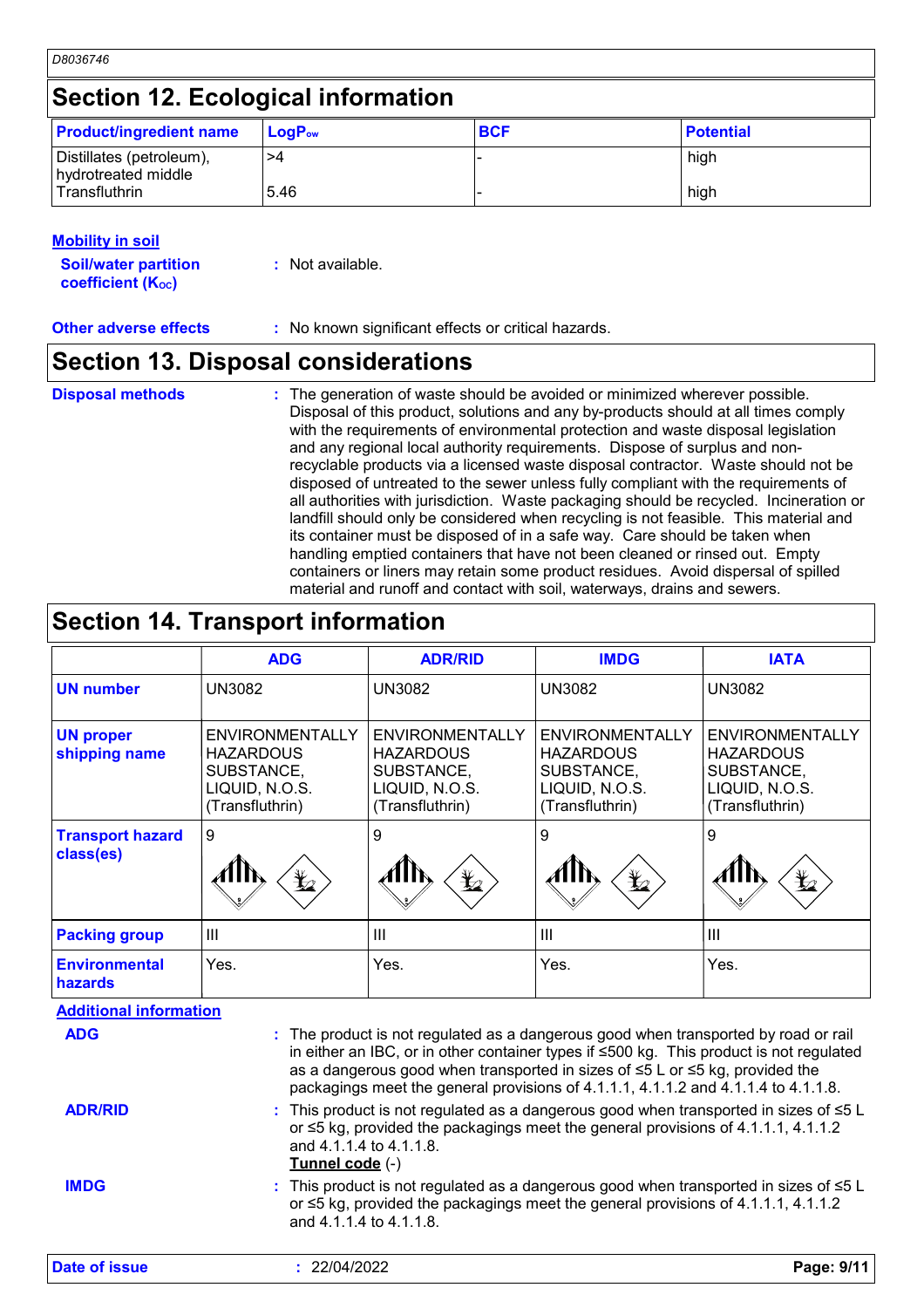|  |  |  | <b>Section 14. Transport information</b> |  |
|--|--|--|------------------------------------------|--|
|--|--|--|------------------------------------------|--|

| <b>IATA</b>                                                               | : This product is not regulated as a dangerous good when transported in sizes of $\leq 5$ L<br>or $\leq$ 5 kg, provided the packagings meet the general provisions of 5.0.2.4.1,<br>5.0.2.6.1.1 and 5.0.2.8.                                    |
|---------------------------------------------------------------------------|-------------------------------------------------------------------------------------------------------------------------------------------------------------------------------------------------------------------------------------------------|
|                                                                           | Special precautions for user : Transport within user's premises: always transport in closed containers that are<br>upright and secure. Ensure that persons transporting the product know what to do in<br>the event of an accident or spillage. |
| <b>Transport in bulk according : Not available.</b><br>to IMO instruments |                                                                                                                                                                                                                                                 |

# **Section 15. Regulatory information**

| Schedule 5 CAUTION                                          | <b>Standard for the Uniform Scheduling of Medicines and Poisons</b>        |
|-------------------------------------------------------------|----------------------------------------------------------------------------|
|                                                             | <b>Model Work Health and Safety Regulations - Scheduled Substances</b>     |
| No listed substance                                         |                                                                            |
| <b>Australia inventory (AIIC)</b>                           | : Not applicable                                                           |
| <b>New Zealand Inventory of</b><br><b>Chemicals (NZIoC)</b> | : Not applicable                                                           |
| <b>HSNO Group Standard</b>                                  | : Not applicable                                                           |
| <b>HSNO Approval Number</b>                                 | : Not applicable                                                           |
| <b>Approved Handler</b><br><b>Requirement</b>               | $:$ No.                                                                    |
| <b>Tracking Requirement</b>                                 | $:$ No.                                                                    |
|                                                             | Australian Pesticides and Veterinary Medicines Authority (APMVA) No: 68926 |

Australian Pesticides and Veterinary Medicines Authority (APMVA) No: 68926

# **Section 16. Any other relevant information**

| <b>Key to abbreviations</b>                        | : ADG = Australian Dangerous Goods<br>ATE = Acute Toxicity Estimate<br><b>BCF</b> = Bioconcentration Factor<br>GHS = Globally Harmonized System of Classification and Labelling of Chemicals<br>IATA = International Air Transport Association<br>IBC = Intermediate Bulk Container<br><b>IMDG = International Maritime Dangerous Goods</b><br>LogPow = logarithm of the octanol/water partition coefficient<br>MARPOL = International Convention for the Prevention of Pollution From Ships,<br>1973 as modified by the Protocol of 1978. ("Marpol" = marine pollution)<br>NOHSC = National Occupational Health and Safety Commission<br>SUSMP = Standard Uniform Schedule of Medicine and Poisons<br>$UN = United Nations$ |
|----------------------------------------------------|------------------------------------------------------------------------------------------------------------------------------------------------------------------------------------------------------------------------------------------------------------------------------------------------------------------------------------------------------------------------------------------------------------------------------------------------------------------------------------------------------------------------------------------------------------------------------------------------------------------------------------------------------------------------------------------------------------------------------|
| Date of issue / Date of<br>revision                | : 22/04/2022                                                                                                                                                                                                                                                                                                                                                                                                                                                                                                                                                                                                                                                                                                                 |
| <b>Version</b>                                     | : 4.0L                                                                                                                                                                                                                                                                                                                                                                                                                                                                                                                                                                                                                                                                                                                       |
| <b>Procedure used to derive the classification</b> |                                                                                                                                                                                                                                                                                                                                                                                                                                                                                                                                                                                                                                                                                                                              |

| <b>Classification</b>                                                                                                            |                  | <b>Justification</b>                                               |
|----------------------------------------------------------------------------------------------------------------------------------|------------------|--------------------------------------------------------------------|
| <b>SKIN CORROSION/IRRITATION - Category 2</b><br><b>SKIN SENSITIZATION - Category 1</b><br><b>ASPIRATION HAZARD - Category 1</b> |                  | Calculation method<br>On basis of test data.<br>Calculation method |
| <b>References</b>                                                                                                                | : Not available. |                                                                    |

**Indicates information that has changed from previously issued version.**

**Notice to reader**